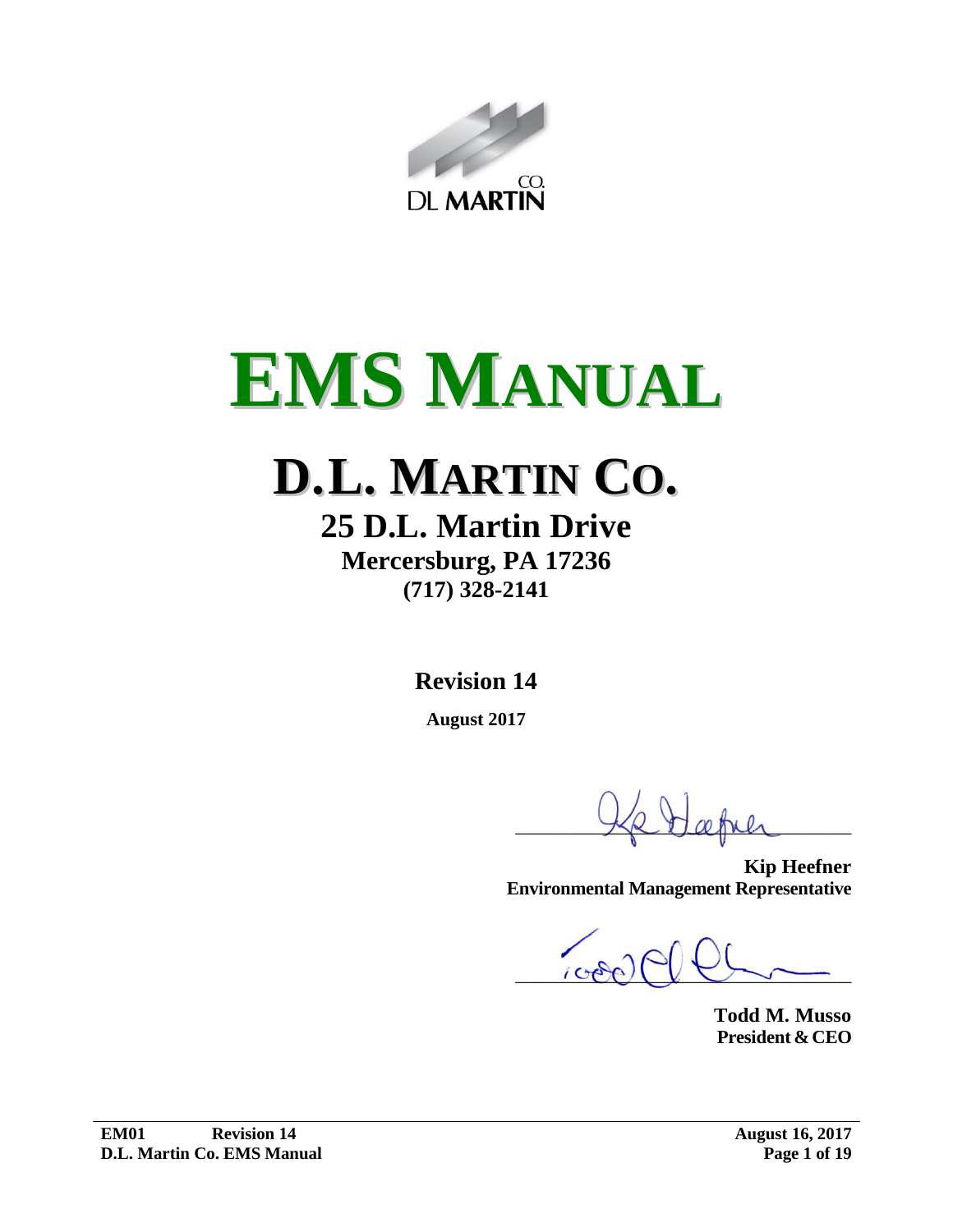# **ENVIRONMENTAL POLICY**

*The D.L. Martin Co. is committed to continual environmental improvement through the prevention of pollution as well as complying with all legal and other requirements to which it subscribes.*

 $100 - 2$ 

**Todd M. Musso President &CEO**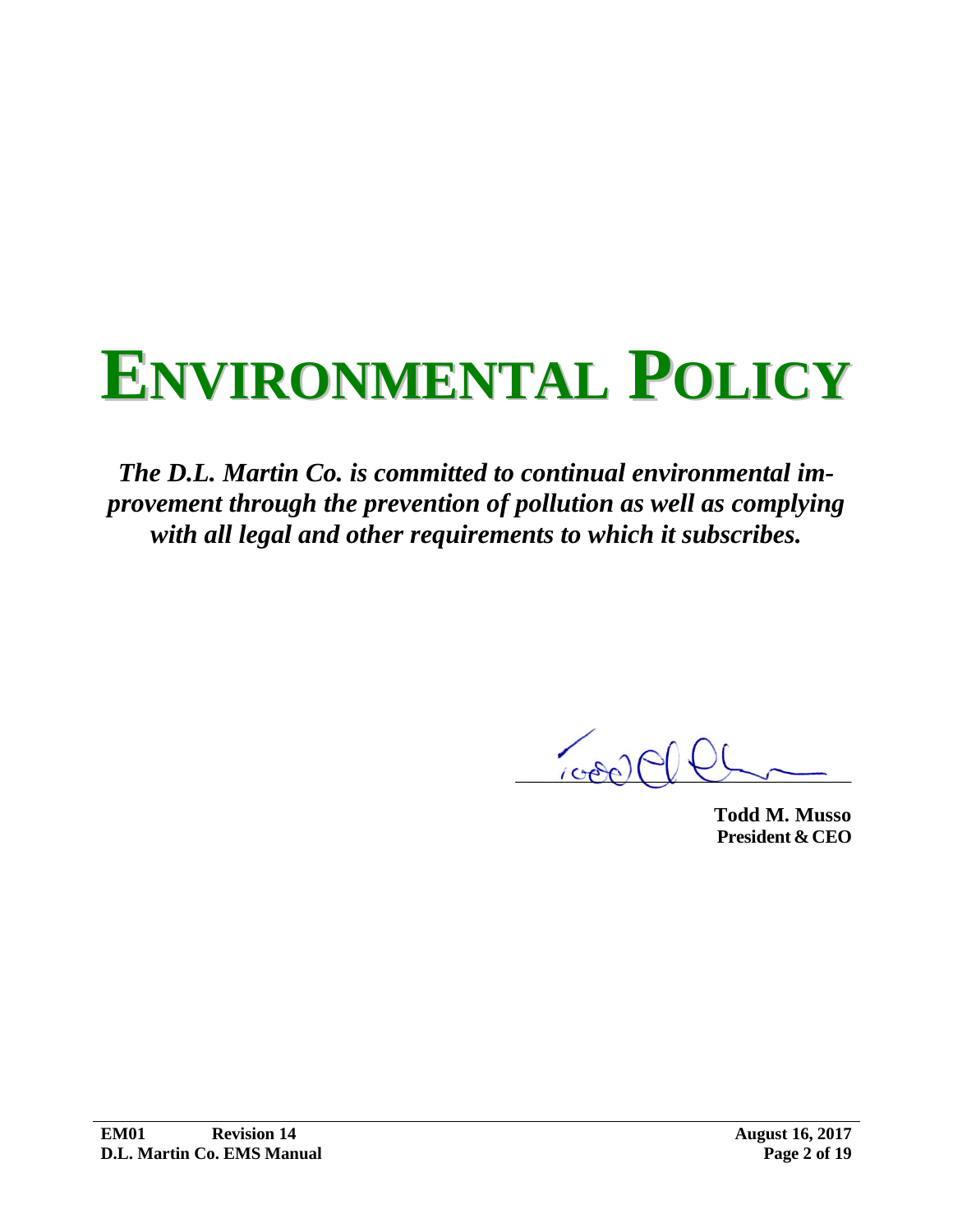# **Table of Contents**

| <b>Section</b>   | <b>Page</b>                                                  |                |
|------------------|--------------------------------------------------------------|----------------|
| 1                | <b>Scope of Environmental Management System (EMS)</b>        | 5              |
| $\boldsymbol{2}$ | <b>Normative Reference</b>                                   | 5              |
| 3                | <b>Terms &amp; Definitions</b>                               | 5              |
| 4                | <b>Context of the Organization</b>                           | 6              |
| 4.1              | Understanding the Organization & Its Context                 | 6              |
| 4.2              | Understanding the Needs & Expectations of Interested Parties | 6              |
| 4.3              | Determining the Scope of the EMS                             | 6              |
| 4.4              | Environmental Management System (EMS)                        | 6              |
| 5                | Leadership                                                   | 7              |
| 5.1              | Leadership & Commitment                                      | $\overline{7}$ |
| 5.2              | <b>Environmental Policy</b>                                  | $\overline{7}$ |
| 5.3              | Organizational Roles, Responsibilities & Authorities         | 8              |
| 6                | <b>Planning</b>                                              | 8              |
| 6.1              | Actions to Address Risks & Opportunities                     | 8              |
| 6.1.1            | General                                                      | 8              |
| 6.1.2            | <b>Environmental Aspects</b>                                 | 9              |
| 6.1.3            | <b>Compliance Obligations</b>                                | 9              |
| 6.1.4            | <b>Planning Action</b>                                       | 10             |
| 6.2              | Environmental Objectives & Planning to Achieve Them          | 10             |
| 6.2.1            | <b>Environmental Objectives</b>                              | 10             |
| 6.2.2            | Planning Actions to Achieve Environmental Objectives         | 10             |
| 7                | <b>Support</b>                                               | 11             |
| 7.1              | Resources                                                    | 11             |
| 7.2              | Competence                                                   | 11             |
| 7.3              | Awareness                                                    | 11             |
| 7.4              | Communication                                                | 11             |
| 7.4.1            | General                                                      | 11             |
| 7.4.2            | <b>Internal Communication</b>                                | 12             |
| 7.4.3            | <b>External Communication</b>                                | 12             |
| 7.5              | Documented Information                                       | 12             |
| 7.5.1            | General                                                      | 12             |
| 7.5.2            | Creating & Updating                                          | 12             |
| 7.5.3            | Control of Documented Information                            | 13             |
| 8                | <b>Operation</b>                                             | 13             |
| 8.1              | Operational Planning & Control                               | 13             |
| 8.2              | <b>Emergency Preparedness &amp; Response</b>                 | 13             |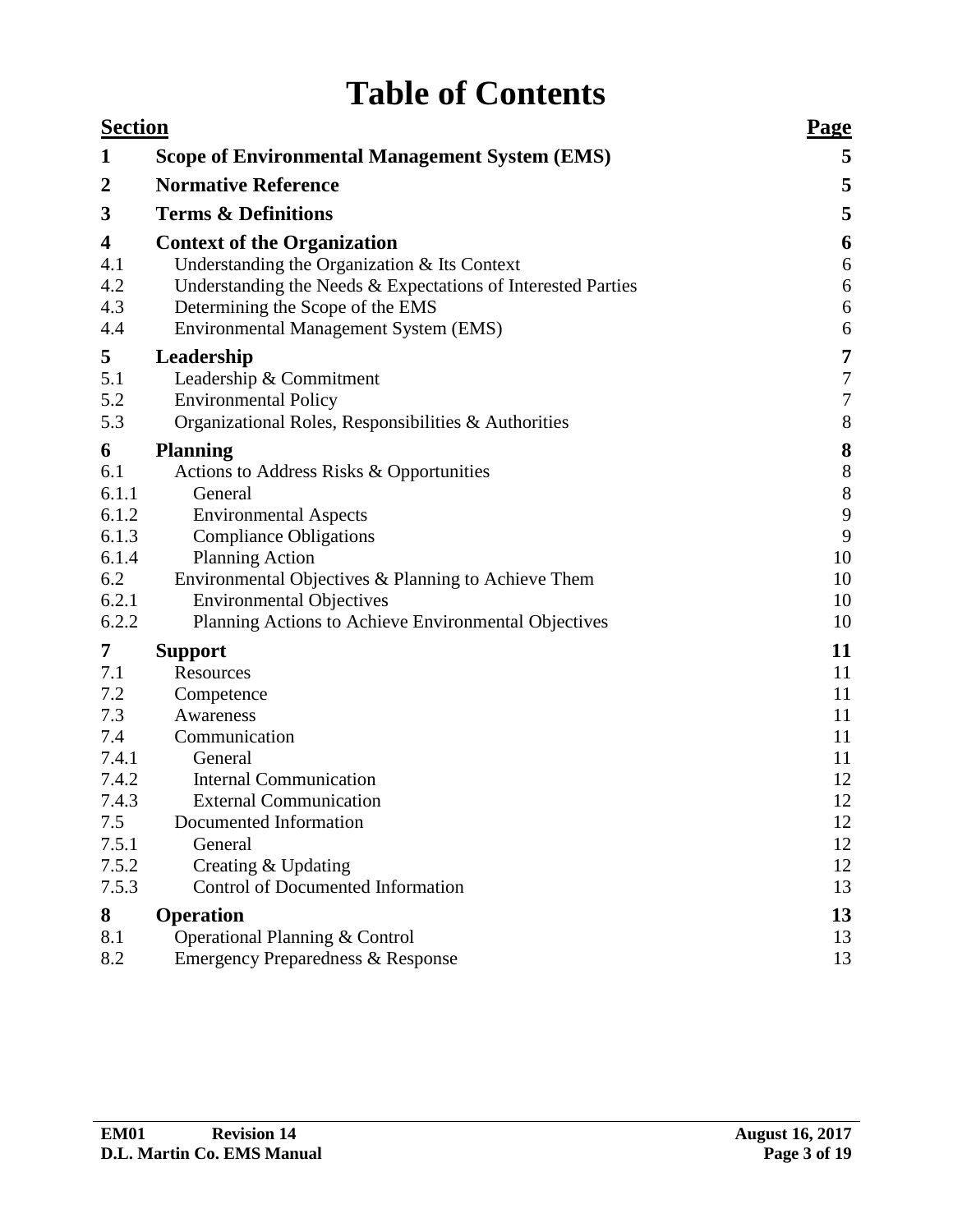# **Table of Contents**

| <b>Section</b> |                                                | <b>Page</b> |  |  |
|----------------|------------------------------------------------|-------------|--|--|
| 9              | <b>Performance Evaluation</b>                  | 14          |  |  |
| 9.1            | Monitoring, Measurement, Analysis & Evaluation | 14          |  |  |
| 9.1.1          | General                                        | 14          |  |  |
| 9.1.2          | <b>Evaluation of Compliance</b>                | 14          |  |  |
| 9.2            | <b>Internal Audit</b>                          | 15          |  |  |
| 9.2.1          | General                                        | 15          |  |  |
| 9.2.2          | Internal Audit Program                         | 15          |  |  |
| 9.3            | <b>Management Review</b>                       | 15          |  |  |
| 10             | Improvement                                    | 16          |  |  |
| 10.1           | General                                        | 16          |  |  |
| 10.2           | Nonconformity & Corrective Action              | 16          |  |  |
| 10.3           | Continual Improvement                          | 17          |  |  |
|                |                                                |             |  |  |

|    | Terms & Definitions                                                |    |
|----|--------------------------------------------------------------------|----|
| B. | Cross-Reference Matrix (EMS Manual/ISO 14001:2015 & EMS Documents) | 19 |

Revision 1 is original issue: September 1, 2007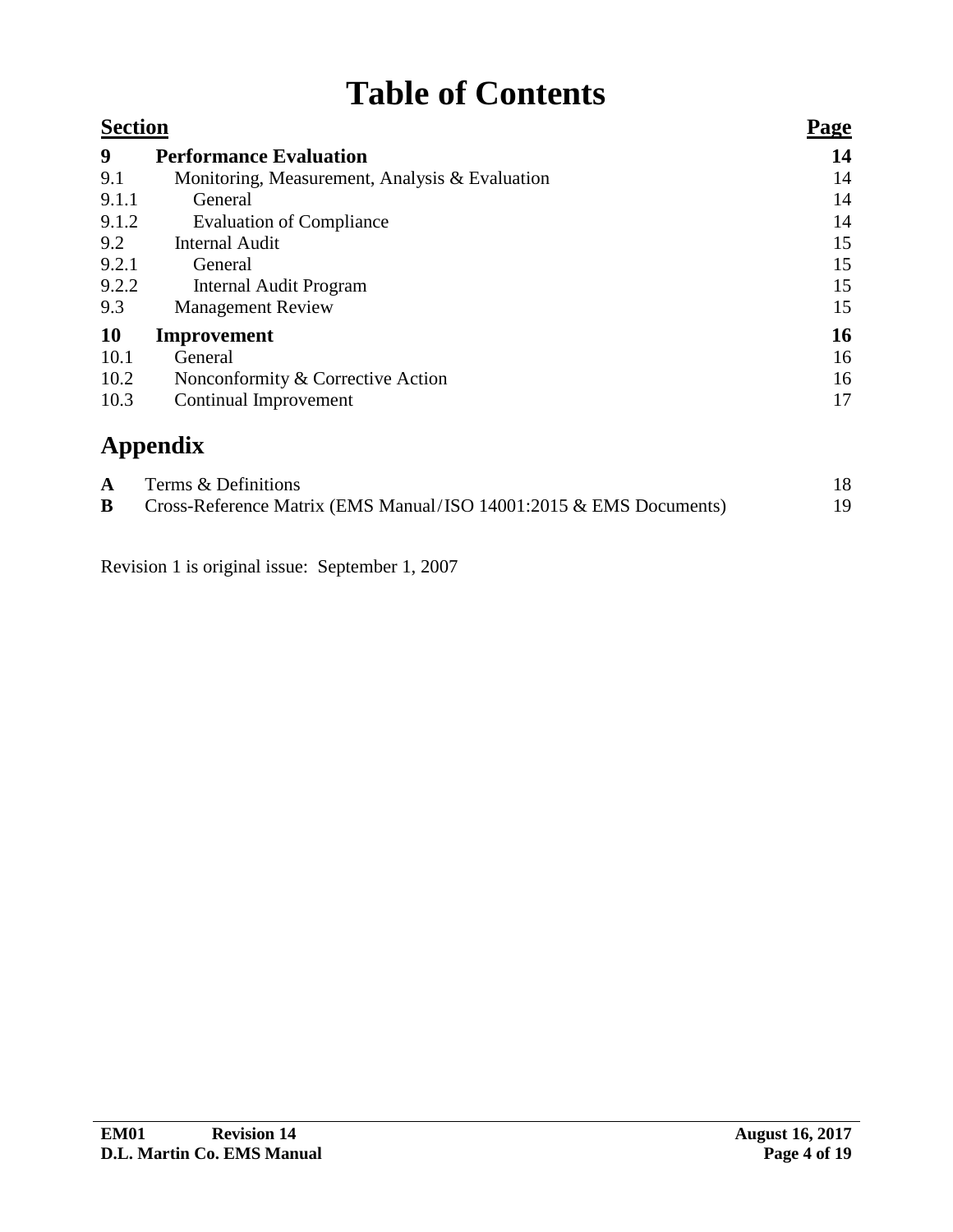# **Scope of Environmental Management System (EMS)**

## <span id="page-4-0"></span>**1.1 General**

This D.L. Martin Co. EMS Manual specifies the requirements for our environmental management system, which is in compliance with the requirements of International Standard ISO 14001:2015 and, consistent with our organization's environmental policy, implemented as a means to

- enhance our environmental performance,
- fulfill our compliance obligations, and
- achieve our environmental objectives.

To facilitate cross-referencing, the sections of this D.L. Martin Co. EMS Manual are organized according to the clause structure of International Standard ISO 14001:2015. Each clause of ISO 14001:2015 is addressed in the corresponding section of this EMS manual. A cross-reference matrix [\(see Appendix B\)](#page-18-0) is provided to show the correspondence between the sections of this EMS manual and other applicable EMS documents, including environmental procedures (EPs), environmental work instructions (EWIs) and environmental instructions (EIs).

This EMS manual is prepared by the Environmental Management Representative (EMR) and reviewed and approved for suitability and adequacy by the President & CEO.

# **1.2 Boundaries & Applicability**

The D.L. Martin Co. Environmental Management System (EMS), as described in this EMS manual, applies to our manufacturing facility located in Mercersburg, PA and is designed to comply with all requirements of ISO 14001:2015. Our organization is primarily a manufacturer of machined and fabricated metal components and assemblies meeting customer product specifications, but has the engineering capabilities necessary to design products or provide design assistance based on customer product design specifications. Giving consideration to the extent of control or influence our organization can exert over the associated activities, products and services, the scope of our EMS includes any activities, products and services, including those provided by on-site external providers, that affect our environmental performance and ability to fulfill compliance obligations [\(see](#page-5-0) 4.3).

#### *Section 2*

# **Normative Reference**

In establishing the D.L. Martin Co. Environmental Management System (EMS) described in this environmental manual, consideration was given to the provisions of the following normative document:

ISO 14004:2016, Environmental Management Systems — General Guidelines on Implementation ISO 14006:2011, Environmental Management Systems — Guidelines for Incorporating Ecodesign

#### *Section 3*

# **Terms & Definitions**

For the purposes of this D.L. Martin Co. EMS Manual, the terms and definitions given in [Appendix A](#page-17-0) apply.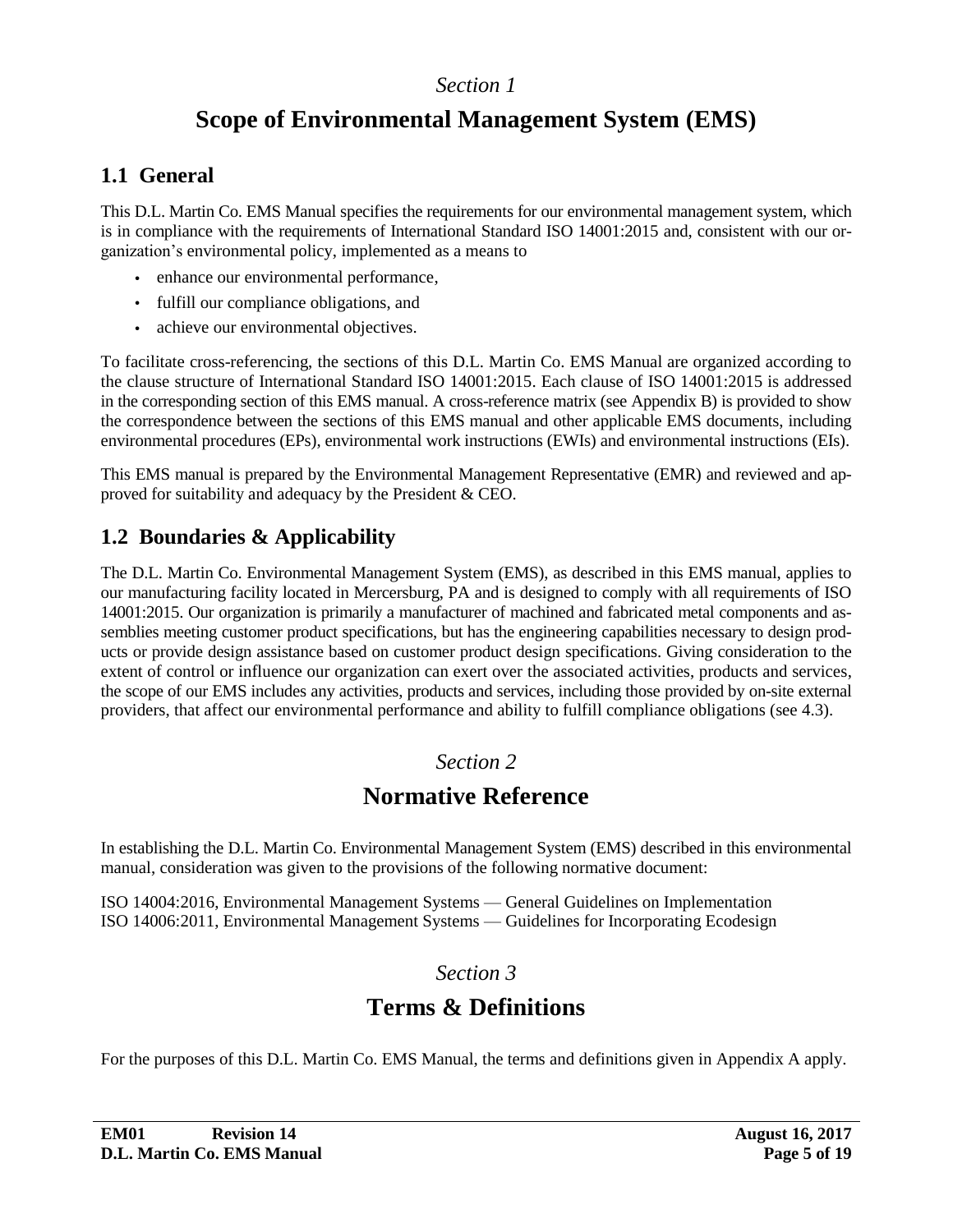# **Context of the Organization**

#### <span id="page-5-0"></span>**4.1 Understanding the Organization & Its Context**

Our organization has determined external and internal issues that are relevant to our purpose and that affect our ability to achieve the intended outcomes of our environmental management system. Such issues include environmental conditions being affected by or capable of affecting our organization (see EP01-1).

## **4.2 Understanding the Needs & Expectations of Interested Parties**

Our organization has determined

- a) the interested parties that are relevant to our environmental management system;
- b) the relevant needs and expectations (i.e., requirements) of those interested parties (see EP01-1);
- c) which of those needs and expectations became our compliance obligations (see EP02-1).

#### **4.3 Determining the Scope of the EMS**

Our organization has determined the boundaries and applicability [\(see 1.2\)](#page-4-0) of our environmental management system to establish its scope.

When determining this scope, our organization considered

- a) the external and internal issues referred to in 4.1;
- b) the compliance obligations referred to in 4.2;
- c) our organizational units, functions and physical boundaries;
- d) our activities, products and services;
- e) our authority and ability to exercise control and influence.

Once the scope was defined, all activities, products and services of our organization within that scope were included in our environmental management system.

The scope of our environmental management system is documented in this EMS manual [\(see Section 1\)](#page-4-0) and the manual is available to interested parties by accessing our organization's website.

## **4.4 Environmental Management System (EMS)**

To achieve the intended outcomes, including enhancing environmental performance, our organization established, implemented, maintains and continually improves our environmental management system, including the processes needed and their interactions, in accordance with the requirements of ISO 14001:2015.

Our organization considered the knowledge gained in 4.1 and 4.2 when establishing our environmental management system and that knowledge is also considered when maintaining our system.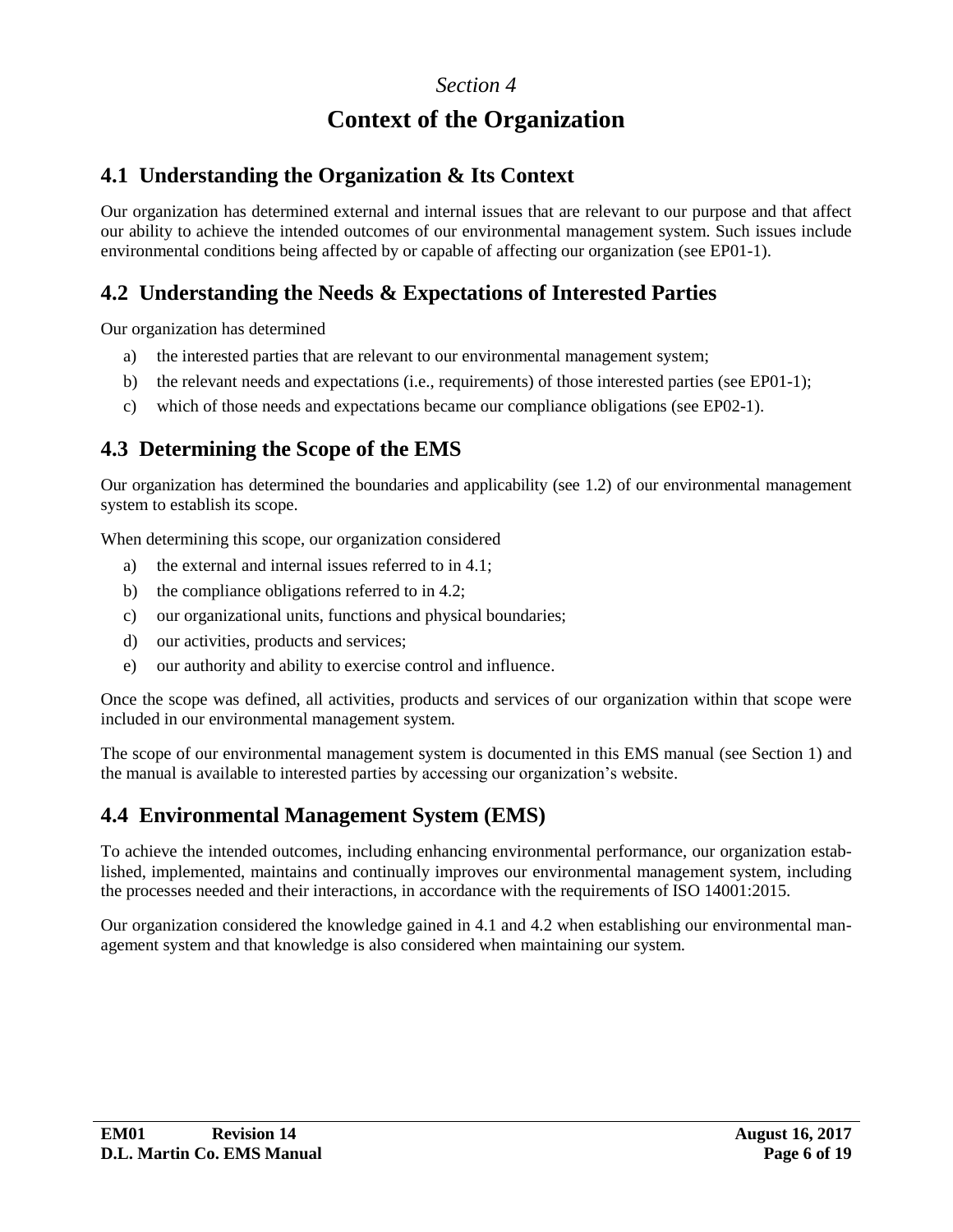# **Leadership**

### <span id="page-6-0"></span>**5.1 Leadership & Commitment**

Our top management demonstrates leadership and commitment with respect to our environmental management system by

- a) taking accountability for the effectiveness of our environmental management system;
- b) ensuring our environmental policy and environmental objectives are established and compatible with the strategic direction and context of our organization;
- c) ensuring the integration of our environmental management system requirements into our organization's business processes;
- d) ensuring the resources needed for our environmental management system are available;
- e) communicating the importance of effective environmental management and of conforming to our environmental management system requirements;
- f) ensuring our environmental management system achieves its intended outcomes;
- g) directing and supporting employees to contribute to the effectiveness of our environmental management system;
- h) promoting continual improvement;
- i) supporting other relevant management roles to demonstrate their leadership as it applies to their areas of responsibility.

# **5.2 Environmental Policy**

The following environmental policy is established by the President & CEO of D.L. Martin Co. considering the purpose and context of our organization and is communicated throughout our organization:

> *The D.L. Martin Co. is committed to continual environmental improvement through the prevention of pollution as well as complying with all legal and other requirements to which it subscribes.*

D.L. Martin Co. operates an environmental management system meeting the requirements of ISO 14001:2015 as the means of moving our organization in the strategic direction defined by this environmental policy. The policy provides a framework for setting environmental objectives in order to continually improve our environmental management system and enhance environmental performance.

Top management has the responsibility for developing and supporting our environmental management system and ensuring it is implemented to protect the environment through the prevention of pollution, and as a means of fulfilling our compliance obligations, including all applicable legal requirements and other requirements to which we subscribe such as resource conservation and recycling.

The top management of D.L. Martin Co. is committed to the environmental management system described in this EMS manual and communicates throughout our organization the importance of meeting the requirements specified herein. All of our employees are expected "To Mind The Natural Environment" by complying with the requirements of our environmental management system as they apply to their respective assignments.

This environmental policy is available to interested parties by viewing this EMS manual on our website.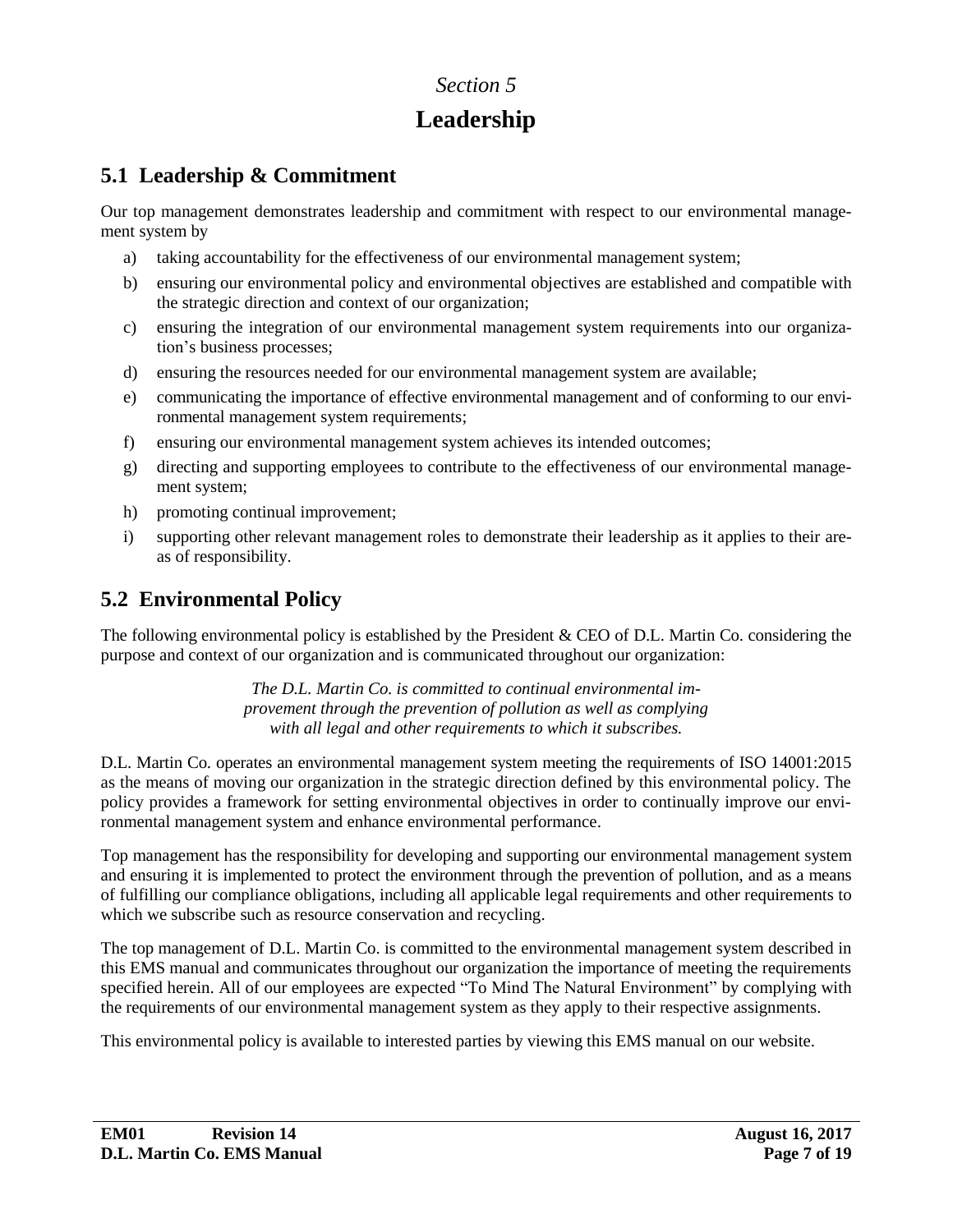#### <span id="page-7-0"></span>**5.3 Organizational Roles, Responsibilities & Authorities**

Our top management ensures that the responsibilities and authorities for relevant roles are assigned and communicated within our organization.

Environmental management is the responsibility of all levels of management but is led by our top management. Our Environmental Management Team is the management group, operating under the direction of the President & CEO, with overall responsibility for decisions concerning the establishment, implementation, maintenance and continual improvement of our environmental management system. In addition to the President & CEO, this management group consists of the Director of QA & Engineering, Environmental Management Representative (EMR) and other relevant management personnel.

The President & CEO establishes our environmental policy [\(see 5.2\)](#page-6-0) and is ultimately responsible for providing the resources (e.g., human, infrastructure, technology & financial resources) needed for the establishment, implementation, maintenance and continual improvement of our environmental management system [\(see 7.1\)](#page-10-0).

The Environmental Management Representative (EMR) has the assigned responsibility and authority for

- a) determining and ensuring that the resources needed for the establishment, implementation, maintenance and continual improvement of the environmental management system are provided [\(see 7.1\)](#page-10-0);
- b) ensuring that our environmental management system is established, implemented, maintained and continually improved in accordance with the requirements of ISO 14001:2015;
- c) addressing the risks and opportunities related to our environmental aspects [\(see 6.1.2\),](#page-8-0) compliance ob-ligations [\(see 6.1.3\)](#page-8-0) and other issues and requirements identified (see [4.1](#page-5-0)  $\&$  [4.2\)](#page-5-0);
- d) ensuring that performance evaluations (i.e., monitoring, measurement, analysis & evaluation; internal audits; and management reviews) are conducted at planned intervals [\(see 9.1-9.3\)](#page-13-0);
- e) preparing and submitting information (e.g., applications & reports) necessary to comply with the legal requirements of federal, state, county and local regulatory agencies [\(see 4.2\);](#page-5-0)
- f) ensuring that corrective actions are appropriate to the significance of the effects of any nonconformities encountered, including the environmental impacts [\(see 10.2\)](#page-15-0);
- g) ensuring our environmental management system conforms to the requirements of ISO 14001:2015;
- h) reporting on the performance of our environmental management system, including environmental performance, to our Environmental Management Team [\(see 9.3\).](#page-14-0)

The environmentally-related responsibilities of management and supervisory personnel, and other relevant roles, are further defined in applicable EMS documents, including environmental procedures (EPs), environmental work instructions (EWIs) and environmental instructions (EIs).

*Section 6*

# **Planning**

## **6.1 Actions to Address Risks & Opportunities**

#### **6.1.1 General**

Our organization establishes, implements and maintains processes needed to meet the requirements in 6.1.1, [6.1.2, 6.1.3](#page-8-0) and [6.1.4](#page-9-0) (see EP01-1 & EP02-1).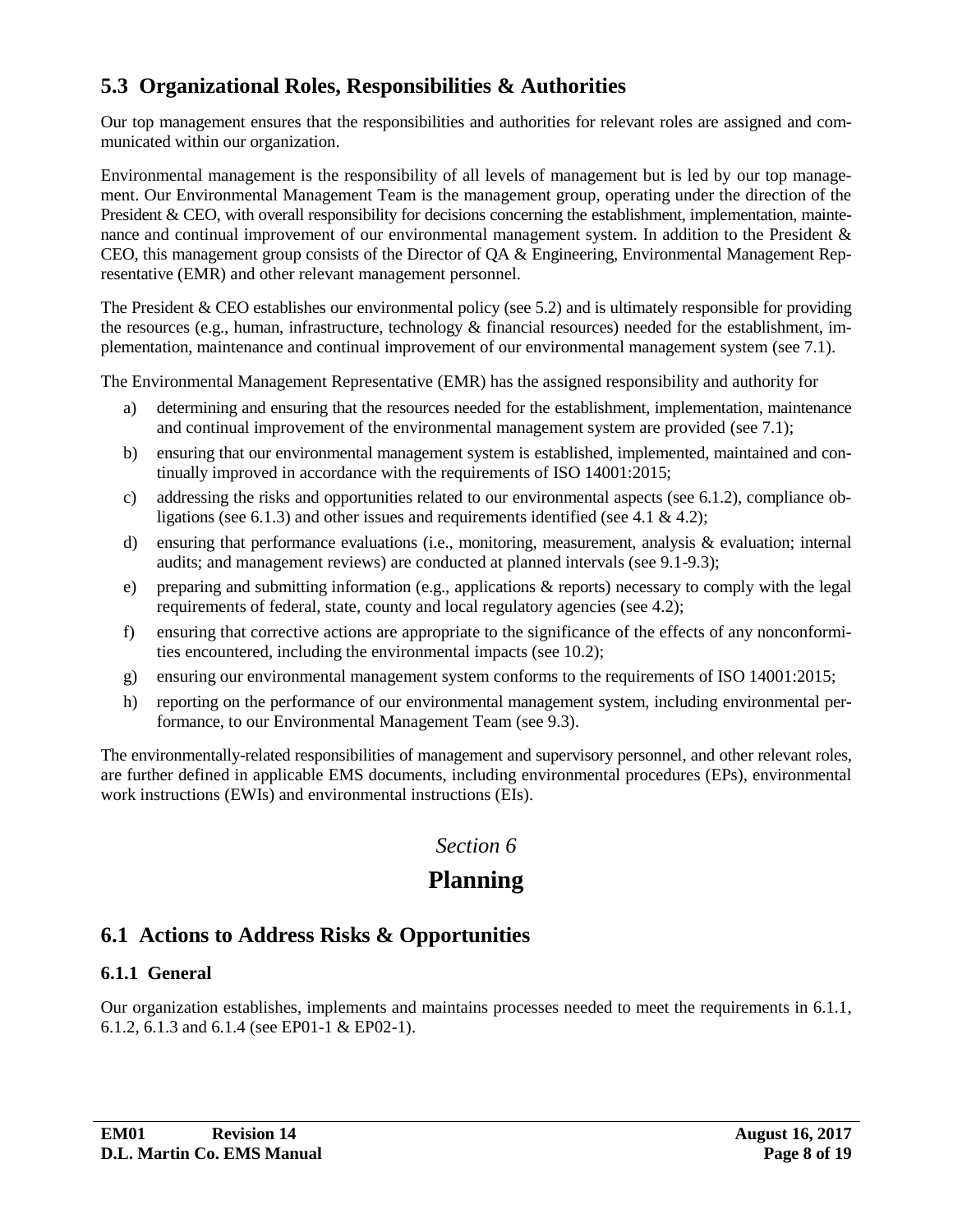<span id="page-8-0"></span>When planning for our environmental management system, our organization considers

- a) the issues referred to in [4.1](#page-5-0) (see EP01-1);
- b) the requirements referred to in [4.2](#page-5-0) (see EP02-1);
- c) the scope of our environmental management system [\(see Section 1\)](#page-4-0);

and determines the risks and opportunities related to our environmental aspects (see 6.1.2), compliance obligations (see 6.1.3), and other issues and requirements identified in [4.1](#page-5-0) and [4.2](#page-5-0) that need to be addressed to

- give assurance that our environmental management system can achieve its intended outcomes;
- prevent or reduce undesired effects, including the potential for external environmental conditions to affect the organization;
- achieve continual improvement.

Within the scope of our environmental management system, our organization determines potential emergency situations, including those that can have an environmental impact (see EP10-1 & EP11-1).

Our organization maintains documented information (see EP01-1 & EP02-1) of

- risks and opportunities that need to be addressed;
- processes needed in [6.1.1-6.1.4](#page-7-0) to the extent necessary to ensure they are carried out as planned.

#### **6.1.2 Environmental Aspects**

Within the defined scope of our environmental management system, our organization determines the environmental aspects of our activities, products and services that we can control and those that we can influence, and their associated environmental impacts, considering a life cycle perspective (see EP01-1).

When determining environmental aspects, our organization takes into account

- a) change, including planned or new developments, and new or modified activities, products and services;
- b) abnormal conditions and reasonably foreseeable emergency situations (see EP10-1 & EP11-1).

Our organization determines those aspects that have or can have a significant environmental impact (i.e., significant environmental aspects) by using established criteria.

Our organization communicates our significant environmental aspects among the various levels and functions of our organization, as appropriate (see EP01-1).

Our organization maintains documented information (see EP01-1) of our

- environmental aspects and associated environmental impacts;
- criteria used to determine significant environmental aspects;
- significant environmental aspects.

#### **6.1.3 Compliance Obligations**

Our organization

- a) determines and has access to compliance obligations related to our environmental aspects;
- b) determines how those compliance obligations apply to our organization;
- c) takes those compliance obligations into account when establishing, implementing, maintaining and continually improving our environmental management system.

Our organization maintains documented information (see EP02-1) of our compliance obligations.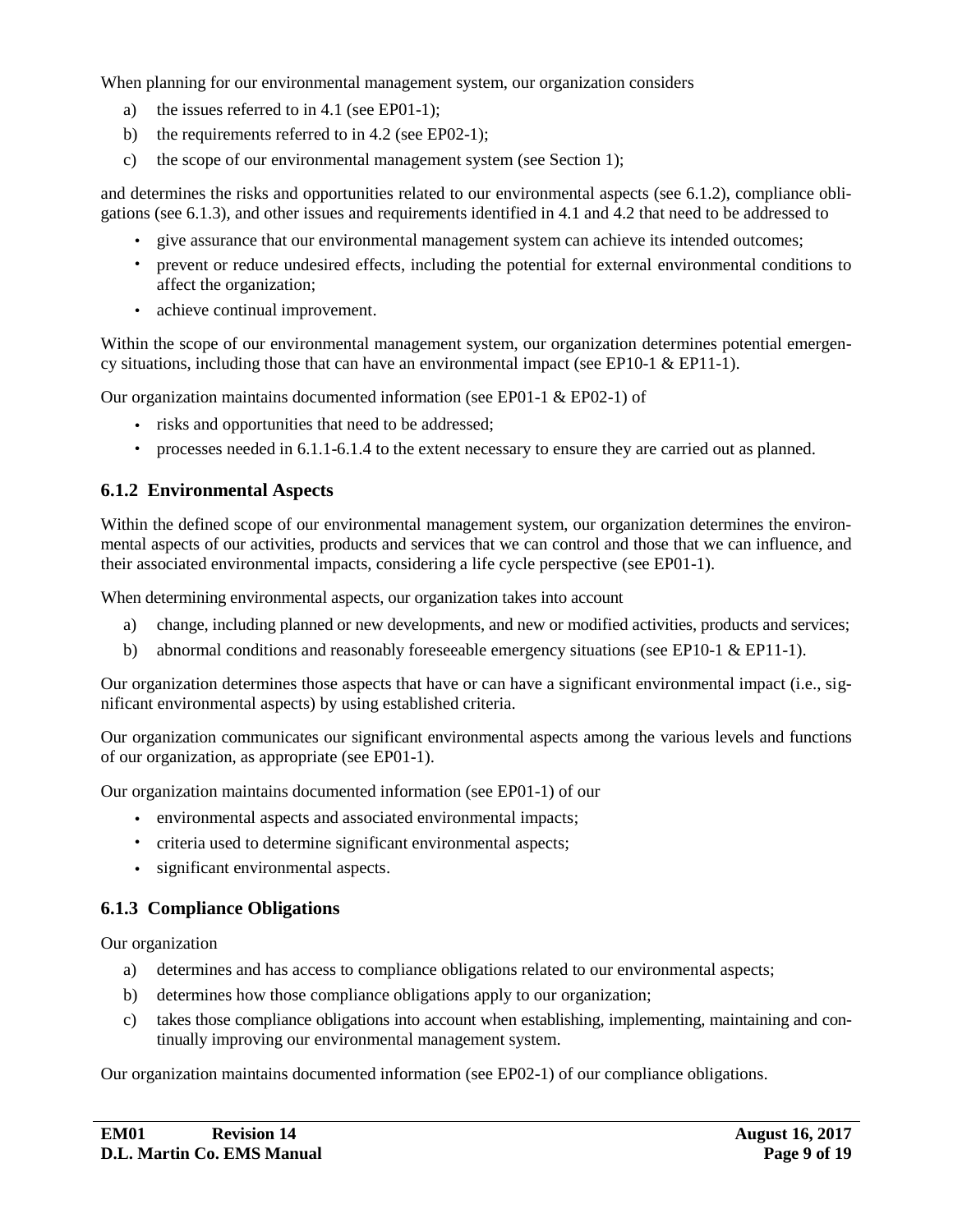#### <span id="page-9-0"></span>**6.1.4 Planning Action**

Our organization plans

- a) to take actions to address our
	- 1) significant environmental aspects (see EP01-1);
	- 2) compliance obligations (see EP02-1);
	- 3) risks and opportunities identified in [6.1.1](#page-7-0) (see EP01-1);
- b) how to
	- 1) integrate and implement those actions into our environmental management system processes (see 6.2, [7,](#page-10-0) [8](#page-12-0)  $\&$  [9.1](#page-13-0)) or other business processes;
	- 2) evaluate the effectiveness of those actions [\(see 9.1\)](#page-13-0).

When planning those actions, our organization considers its technological options and its financial, operational and business requirements.

#### **6.2 Environmental Objectives & Planning to Achieve Them**

#### **6.2.1 Environmental Objectives**

Our organization establishes environmental objectives at relevant functions and levels, taking into account our organization's significant environmental aspects (see EP01-1) and associated compliance obligations (see EP02-1), and giving consideration to our risks and opportunities (see EP01-1).

Our environmental objectives are

- a) consistent with our environmental policy;
- b) measurable (where practical);
- c) monitored;
- d) communicated (see EP01-1);
- e) updated as appropriate.

Our organization maintains documented information (see EP01-1) on our environmental objectives.

#### **6.2.2 Planning Actions to Achieve Environmental Objectives**

When planning how to achieve our environmental objectives (see EP01-1), our organization determines

- a) what will be done;
- b) what resources will be required;
- c) who will be responsible;
- d) when it will be completed;
- e) how the results will be evaluated, including indicators for monitoring progress toward achievement of our measurable environmental objectives [\(see 9.1.1\).](#page-13-0)

Our organization considers how actions to achieve our environmental objectives can be integrated into our organization's business processes.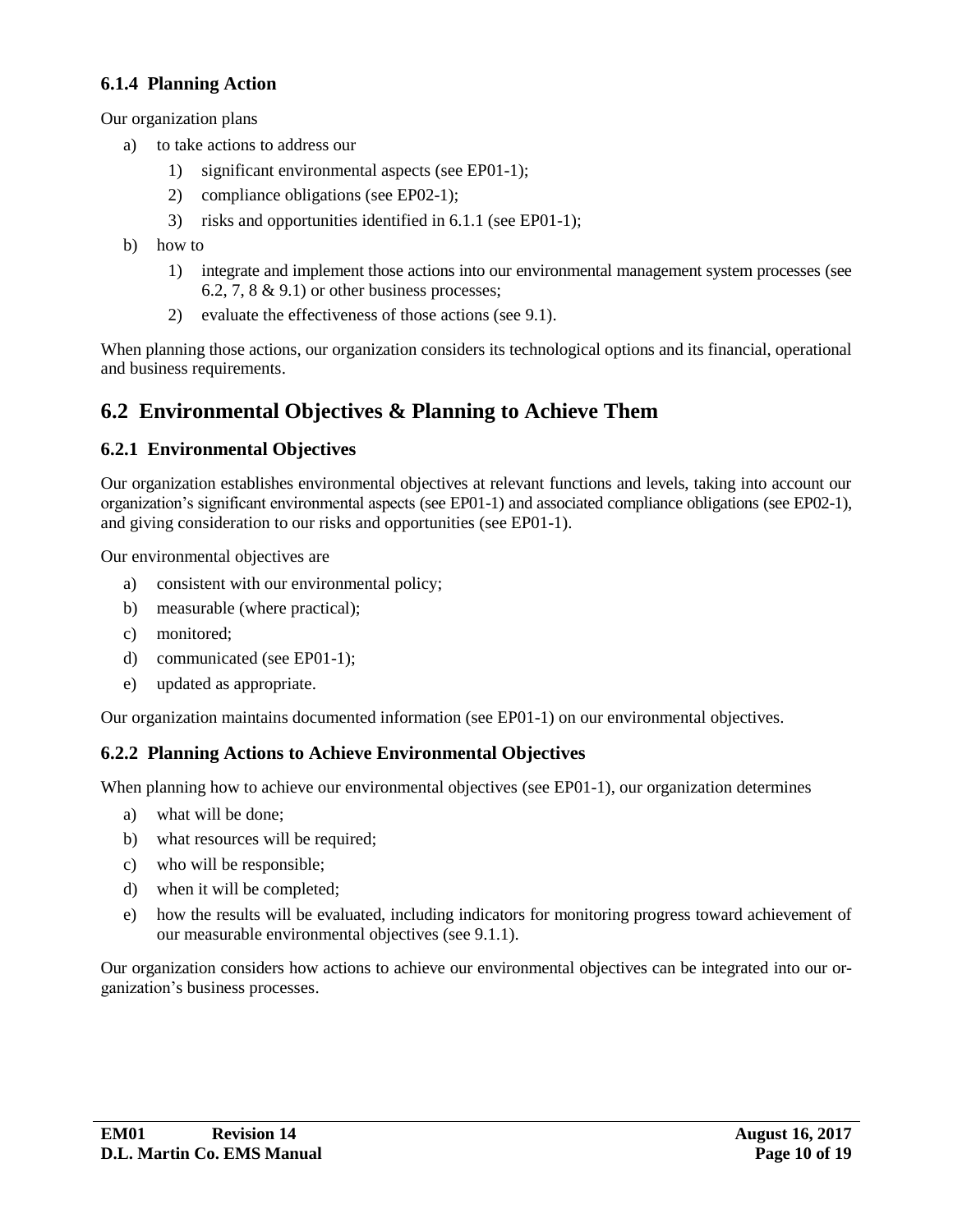# **Support**

#### <span id="page-10-0"></span>**7.1 Resources**

Our organization determines and provides the resources needed for the establishment, implementation, maintenance and continual improvement of our environmental management system [\(see 5.3\).](#page-7-0)

#### **7.2 Competence**

Our organization

- determines the necessary competence of persons doing work under our control that affects our environmental performance and our ability to fulfill our compliance obligations;
- b) ensures those persons are competent on the basis of appropriate education, training and/or experience;
- c) determines the training needs associated with our environmental aspects and our environmental management system;
- d) takes appropriate action to acquire the necessary competence and evaluates the effectiveness of the actions taken, where applicable.

Our organization retains appropriate documented information (see EP03-1) as evidence of competence.

#### **7.3 Awareness**

Our organization ensures that persons doing work under our control (see EP03-1) are aware of

- a) our environmental policy;
- b) the significant environmental aspects and related actual or potential environmental impacts associated with their work;
- c) their contribution to the effectiveness of our environmental management system, including the benefits of enhanced environmental performance;
- d) the implications of not conforming with our environmental management system requirements, including not fulfilling our organization's compliance obligations.

## **7.4 Communication**

#### **7.4.1 General**

Our organization establishes, implements and maintains the processes needed for internal and external communications relevant to our environmental management system, including

- a) what to communicate;
- b) when to communicate;
- c) with whom to communicate;
- d) how to communicate.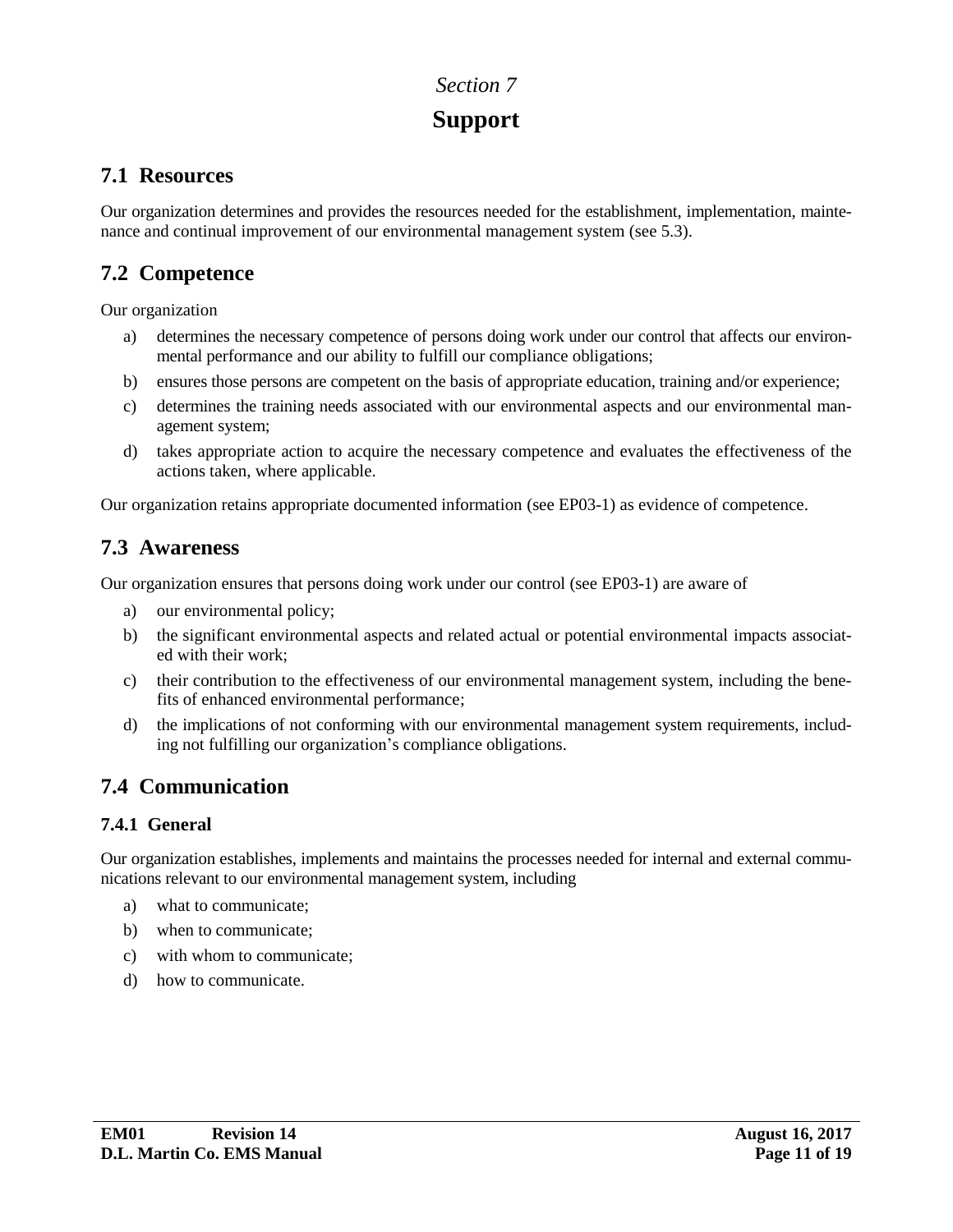<span id="page-11-0"></span>When establishing our communication processes, our organization

- takes into account our compliance obligations;
- ensures environmental information communicated is reliable and consistent with information generated within our environmental management system.

Our organization responds to relevant communications on our environmental management system (see EP07-1).

Our organization retains documented information (see EP08-1) as evidence of our communications, as appropriate.

#### **7.4.2 Internal Communication**

Our organization

- a) internally communicates information relevant to our environmental management system among the various levels and functions of our organization (see EP01-1, EP02-1 & EP07-1), including changes to our system (see EP03-1), as appropriate;
- b) ensures our communication processes enable persons doing work under our organization's control to contribute to continual improvement (see EP07-1 & EI02-1).

#### **7.4.3 External Communication**

Our organization externally communicates information relevant to our environmental management system, as established by our organization's communication processes (see [4.3,](#page-5-0) [5.2](#page-6-0)  $\&$  EI02-1) and as required by our compliance obligations (see EP02-1).

#### **7.5 Documented Information**

#### **7.5.1 General**

Our organization's environmental management system includes

- a) documented information required by ISO 14001:2015 (see [4.3,](#page-5-0) [5.2,](#page-6-0) [6.1.1](#page-7-0), [6.1.2, 6.1.3,](#page-8-0) [6.2.1](#page-9-0), [7.2,](#page-10-0) [7.4.1](#page-10-0), [7.5.3,](#page-12-0) [8.1, 8.2,](#page-12-0) [9.1.1, 9.1.2](#page-13-0), [9.2.2, 9.3](#page-14-0) & [10.2\)](#page-15-0);
- b) documented information determined by our organization as being necessary for the effectiveness of our environmental management system (see EP04-1 & EP08-1).

The extent of our environmental management system documentation depends on

- the type of activity, process, product and/or service involved;
- the need to demonstrate fulfillment of our compliance obligations;
- the complexity of processes and their interactions;
- the competence of persons doing work under our organization's control.

#### **7.5.2 Creating & Updating**

When creating and updating documented information (see EP04-1 & EP08-1), our organization ensures appropriate

- a) identification and description (e.g., title, date, author or reference number);
- b) format (e.g., language, software version & graphics) and media (e.g., paper & electronic);
- c) review and approval for suitability and adequacy.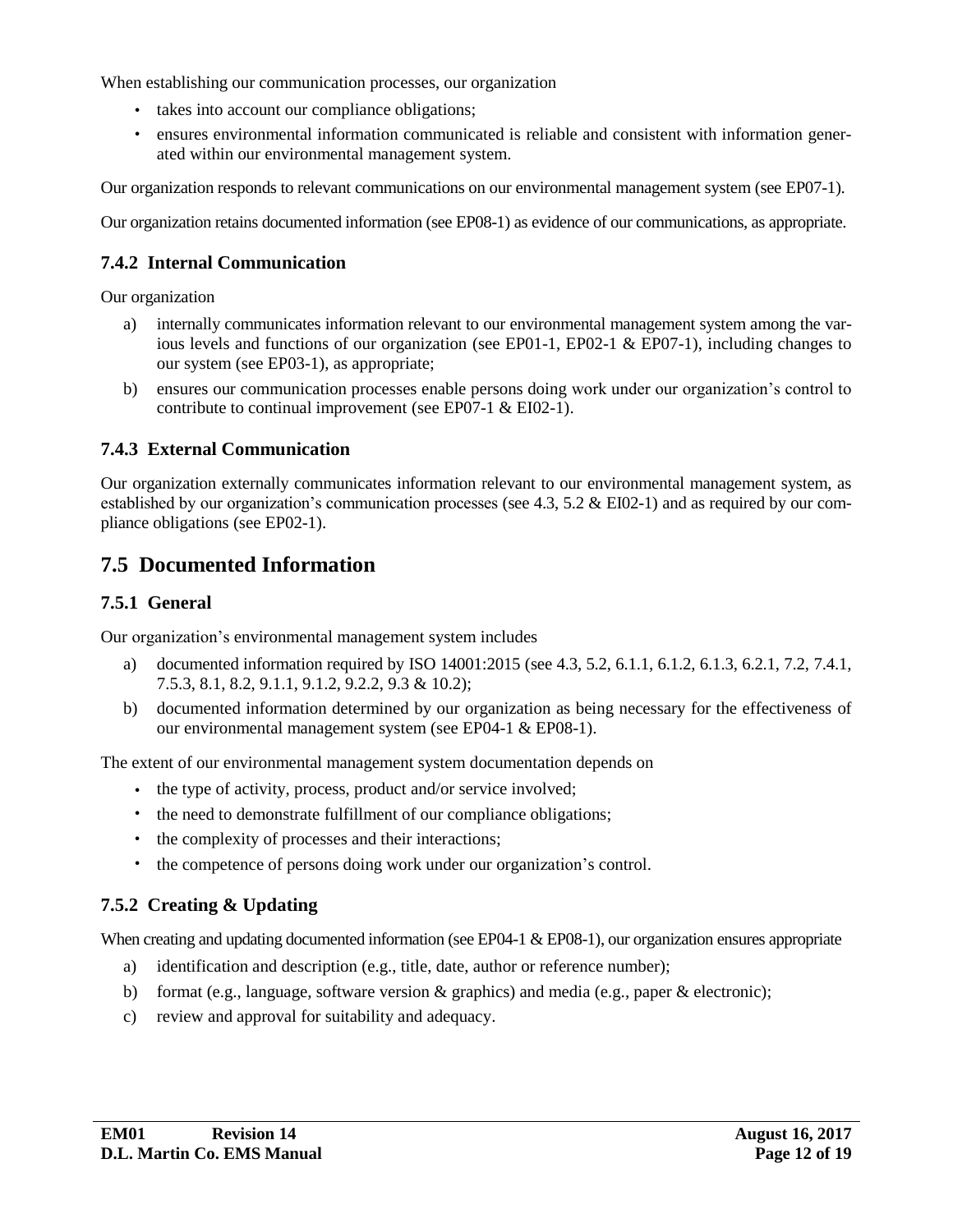#### <span id="page-12-0"></span>**7.5.3 Control of Documented Information**

Documented information required by our environmental management system and by ISO 14001:2015 is controlled (see EP04-1  $&$  EP08-1) to ensure that it is

- a) available and suitable for use, where and when it is needed;
- b) adequately protected (e.g., from loss of confidentiality, improper use or loss of integrity).

For the control of documented information, our organization addresses the following activities, as applicable:

- distribution, access, retrieval and use;
- storage and preservation, including preservation of legibility;
- control of changes (e.g., revision control);
- retention and disposition.

Documented information of external origin determined by our organization to be necessary for the planning and operation of our environmental management system is identified, as appropriate, and controlled.

#### *Section 8*

# **Operation**

# **8.1 Operational Planning & Control**

Our organization establishes, implements, controls and maintains the processes needed to meet our environmental management system requirements and to implement the actions identified in [6.1](#page-7-0)[-6.2](#page-9-0) by

- a) establishing operating criteria for those processes;
- b) implementing control of those processes in accordance with the operating criteria.

Our organization controls planned changes and reviews the consequences of unintended changes, taking action to mitigate any adverse effects, as necessary.

Our organization ensures outsourced processes are controlled or influenced. The type and extent of control or influence applied to those processes is defined within our environmental management system (see EP03-1).

Consistent with a life cycle perspective, our organization

- a) establishes controls, as appropriate, to ensure environmental requirements are addressed in the design and development process (i.e., ecodesign) for products considering each life cycle stage (see EP01-1);
- b) determines environmental requirements for procurement of products or services, as appropriate (see EI02-1);
- c) communicates relevant environmental requirements to external providers (see EP03-1  $\&$  EI02-1);
- d) considers the need to provide information about potential significant environmental impacts associated with the transportation or delivery, use, end-of-life treatment and final disposal of products (see EP01-1).

Our organization maintains documented information (see EP01-1, EP03-1, EP10-1, EWIs, EIs & EI02-1) to the extent necessary to have confidence that processes have been carried out as planned.

#### **8.2 Emergency Preparedness & Response**

Our organization establishes, implements and maintains the processes needed to prepare for and respond to potential emergency situations identified in [6.1.1](#page-7-0).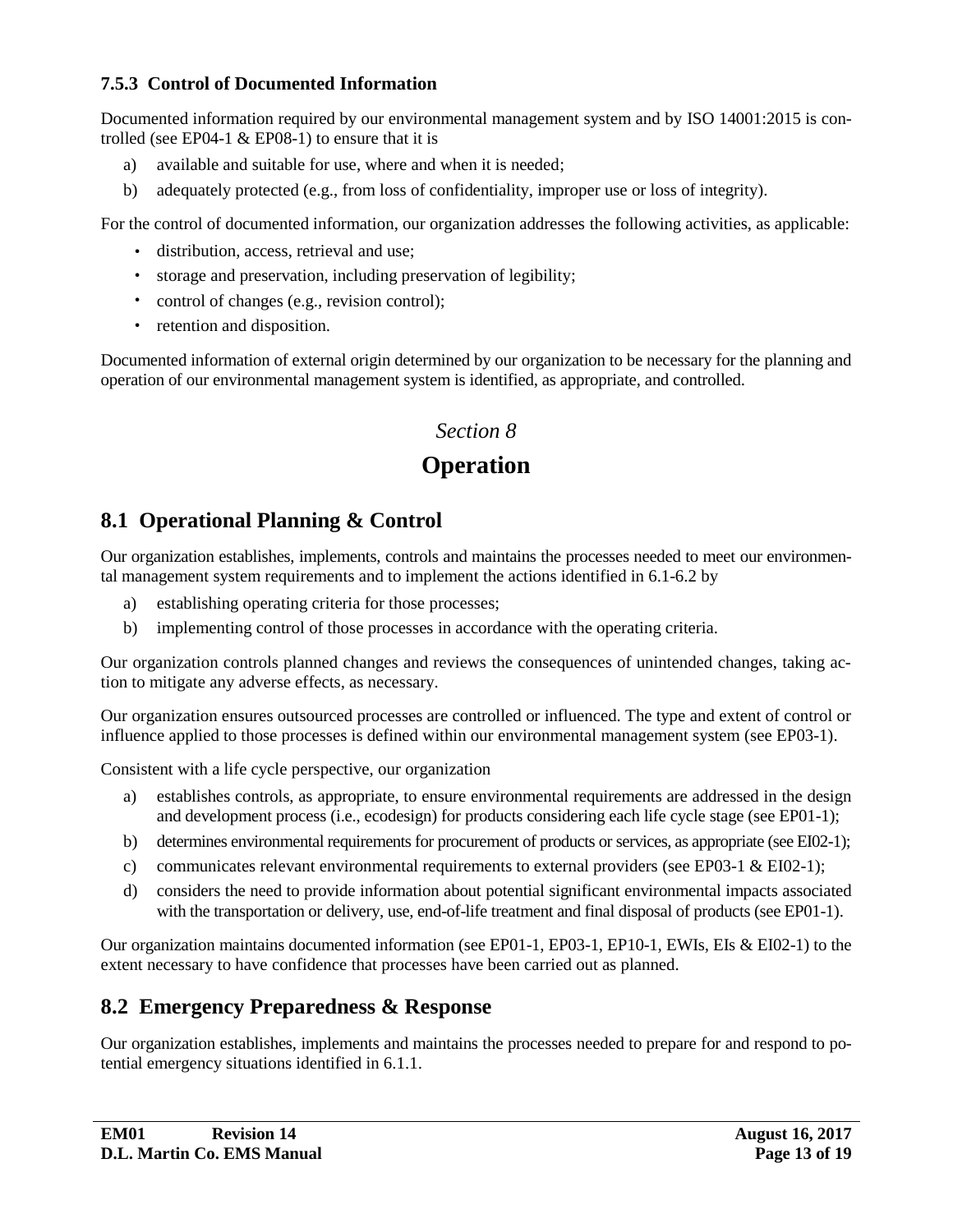<span id="page-13-0"></span>Our organization

- a) prepares to respond by planning actions to prevent or mitigate adverse environmental impacts resulting from emergency situations;
- b) responds to actual emergency situations;
- c) takes action to prevent or mitigate the consequences of emergency situations, appropriate to the magnitude of the emergency and the potential environmental impact;
- d) periodically tests planned response actions, where practical;
- e) periodically reviews and revises our processes and planned response actions, in particular after the occurrence of emergency situations or tests;
- f) provides relevant information and training related to emergency preparedness and response, as appropriate, to relevant interested parties, including persons working under our control (see EI02-1).

Our organization maintains documented information (see EP10-1, EP11-1  $\&$  EI02-1) to the extent necessary to have confidence that our processes are carried out as planned.

#### *Section 9*

# **Performance Evaluation**

#### **9.1 Monitoring, Measurement, Analysis & Evaluation**

#### **9.1.1 General**

Our organization monitors, measures, analyzes and evaluates our environmental performance (see EP06-1).

Our organization determines

- a) what needs to be monitored and measured;
- b) the methods for monitoring, measurement, analysis and evaluation, as applicable, to ensure valid results;
- c) the criteria against which our organization will evaluate our environmental performance, and appropriate indicators;
- d) when the monitoring and measuring shall be performed;
- e) when the results from monitoring and measurement shall be analyzed and evaluated.

Our organization ensures that calibrated or verified monitoring and measurement equipment is used and maintained, as appropriate.

Our organization evaluates our environmental performance and the effectiveness of our environmental management system [\(see 9.3\)](#page-14-0).

Our organization communicates relevant environmental performance information both internally and externally, as identified in our communication processes and as required by our compliance obligations [\(see 7.4\).](#page-10-0)

Our organization retains appropriate documented information (see EP08-1) as evidence of the monitoring, measurement, analysis and evaluation results.

#### **9.1.2 Evaluation of Compliance**

Our organization establishes, implements and maintains the processes needed to evaluate fulfillment of our compliance obligations.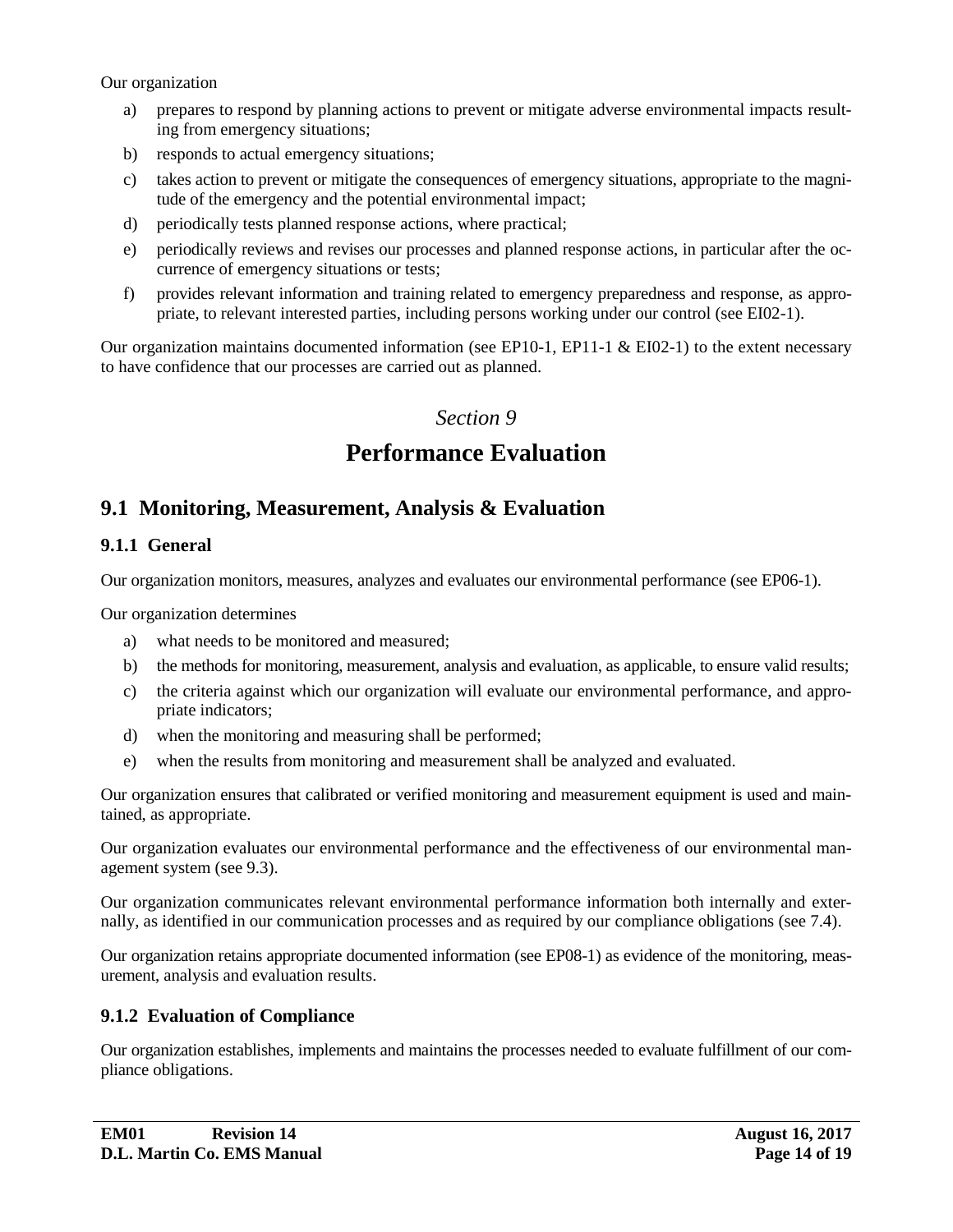<span id="page-14-0"></span>Our organization

- a) determines the frequency that compliance will be evaluated;
- b) evaluates compliance and takes action if needed;
- c) maintains knowledge and understanding of our compliance status.

Our organization retains documented information (see EP06-1) as evidence of compliance evaluation results.

#### **9.2 Internal Audit**

#### **9.2.1 General**

Our organization conducts internal audits at planned intervals to provide information on whether our environmental management system

- a) conforms to
	- 1) our organization's own requirements for our environmental management system;
	- 2) the requirements of ISO 14001:2015;
- b) is effectively implemented and maintained.

#### **9.2.2 Internal Audit Program**

Our organization establishes, implements and maintains an internal audit program, including the frequency, methods, responsibilities, planning requirements and reporting of internal audits.

When establishing our internal audit program, our organization takes into consideration the environmental importance of the processes concerned, changes affecting our organization and results of previous audits.

Our organization

- a) defines the audit criteria and scope for each audit;
- b) selects auditors and conducts audits to ensure objectivity and impartiality of the audit process;
- c) ensures that the results of audits are reported to relevant management.

Our organization retains documented information (see EP09-1) as evidence of the implementation of our audit program and the audit results.

#### **9.3 Management Review**

Our top management reviews our organization's environmental management system on a monthly basis to ensure its continuing suitability, adequacy and effectiveness.

Our management reviews include consideration of

- a) the status of actions from previous management reviews;
- b) changes in
	- 1) external and internal issues that are relevant to our environmental management system;
	- 2) the needs and expectations of interested parties, including compliance obligations;
	- 3) our significant environmental aspects;
	- 4) risks and opportunities;
- c) the extent to which environmental objectives have been achieved;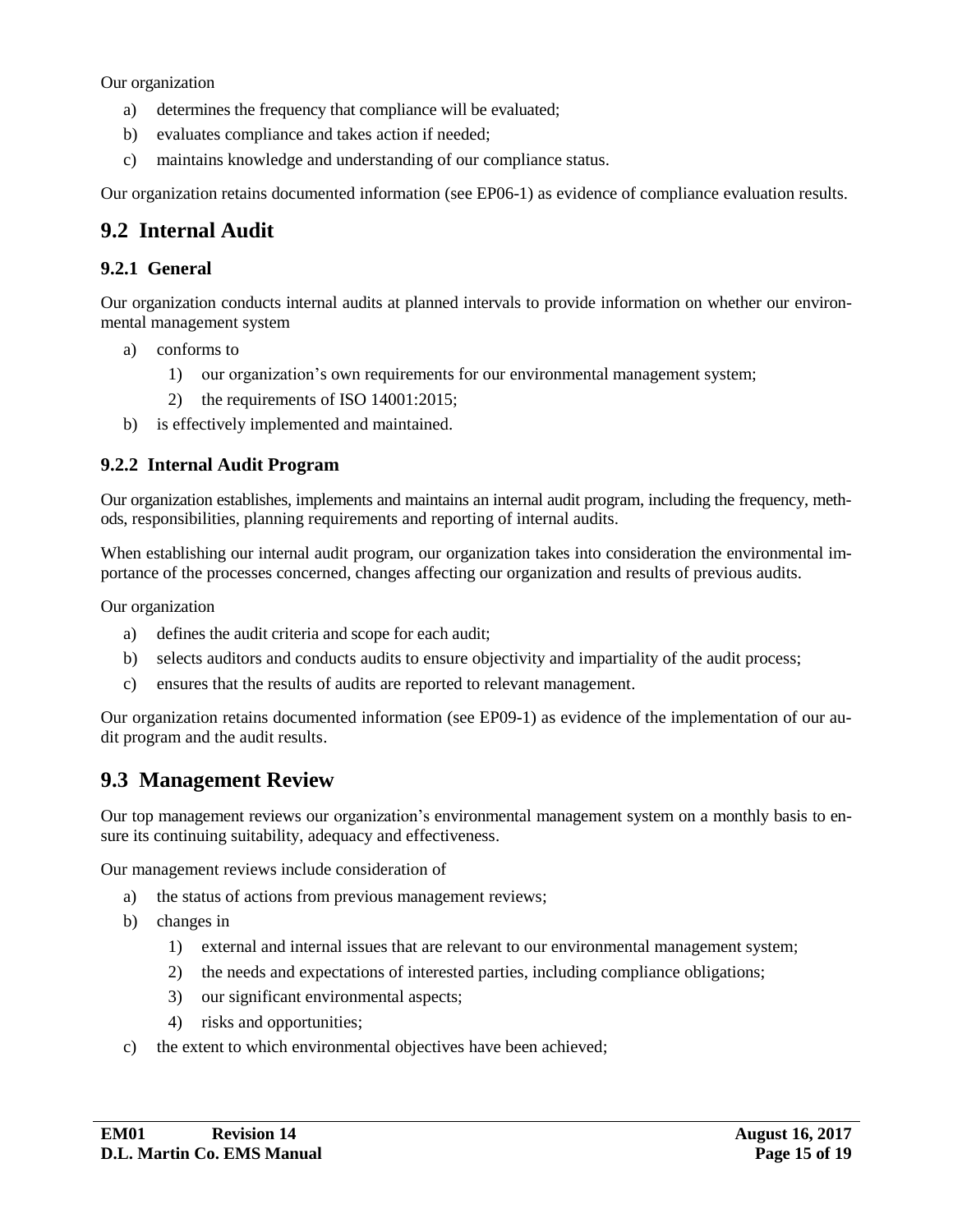- <span id="page-15-0"></span>d) information on our organization's environmental performance, including trends in
	- 1) nonconformities and corrective actions;
	- 2) monitoring and measurement results;
	- 3) fulfillment of compliance obligations;
	- 4) audit results;
- e) adequacy of resources;
- f) relevant communications from interested parties, including complaints;
- g) opportunities for continual improvement.

The outputs of management reviews include

- conclusions on the continuing suitability, adequacy and effectiveness of our environmental management system;
- decisions related to continual improvement opportunities;
- decisions related to any needed environmental management system changes, including resources;
- actions, if needed, when environmental objectives have not been achieved;
- opportunities to improve the integration of our environmental management system with other business processes, if needed;
- any implications for the strategic direction (i.e., environmental policy) of our organization.

Our organization retains documented information (see EP08-1) as evidence of the results of management reviews.

#### *Section 10*

#### **Improvement**

#### **10.1 General**

Our organization determines opportunities for improvement [\(see 9.1-9.3\)](#page-13-0) and implements necessary actions to achieve the intended outcomes of our environmental management system.

#### **10.2 Nonconformity & Corrective Action**

When a nonconformity occurs, our organization

- a) reacts to the nonconformity and, as applicable
	- 1) takes action to control and correct it;
	- 2) deals with the consequences, including mitigating adverse environmental impacts;
- b) evaluates the need for action to eliminate the causes of the nonconformity in order that it does not recur or occur elsewhere by
	- 1) reviewing the nonconformity;
	- 2) determining the causes of the nonconformity;
	- 3) determining if similar nonconformities exist or could potentially occur;
- c) implements any action needed;
- d) reviews the effectiveness of any corrective action taken;
- e) makes changes to our environmental management system, if necessary.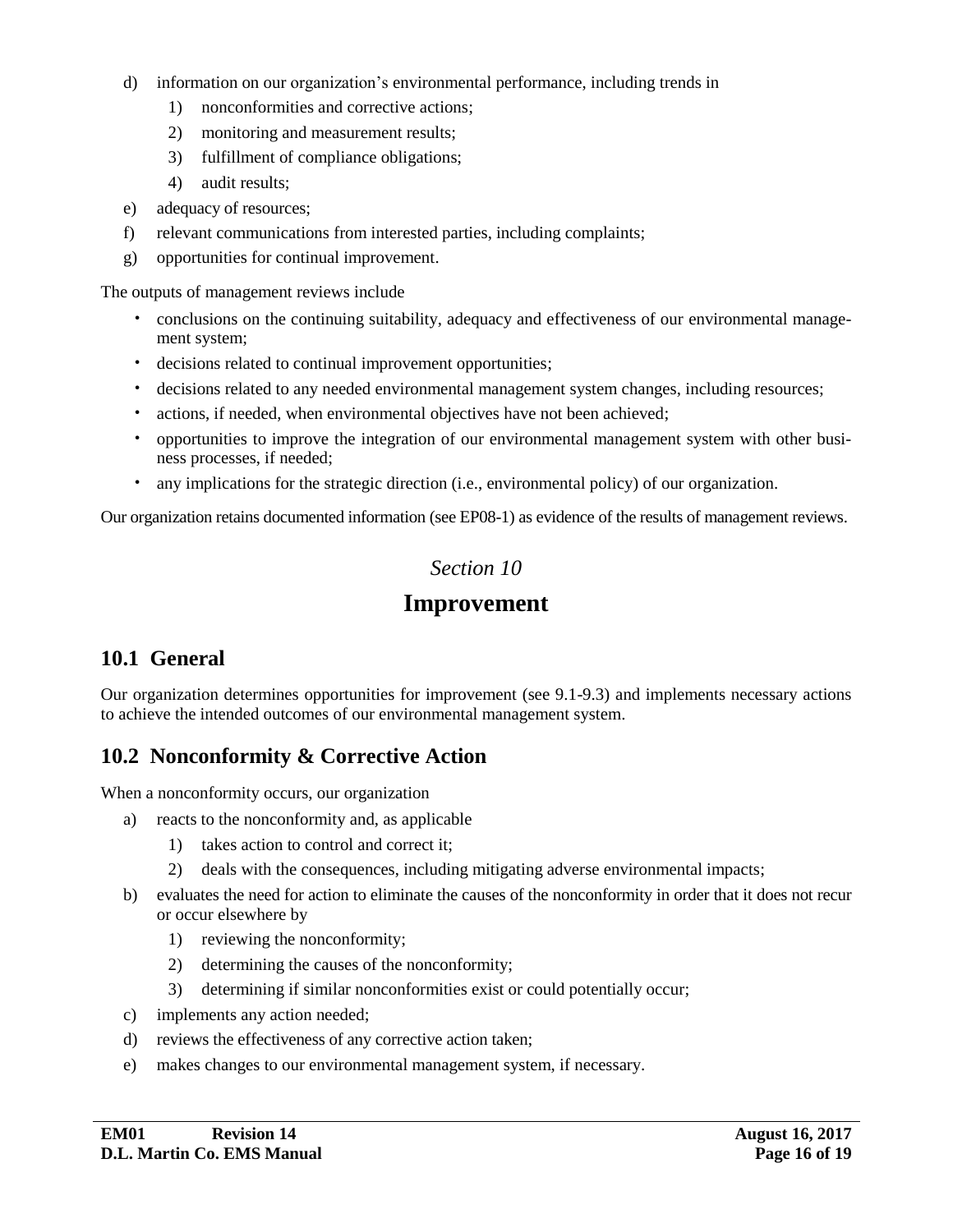<span id="page-16-0"></span>Corrective actions are appropriate to the significance of the effects of the nonconformities encountered, including the environmental impacts.

Our organization retains documented information (see EP07-1) as evidence of

- the nature of the nonconformities and any subsequent actions taken;
- the results of any corrective action.

#### **10.3 Continual Improvement**

Our organization continually improves the suitability, adequacy and effectiveness of our environmental management system to enhance environmental performance (see EP01-1, EP06-1, EP07-1, EP09-1 & [9.3\)](#page-14-0).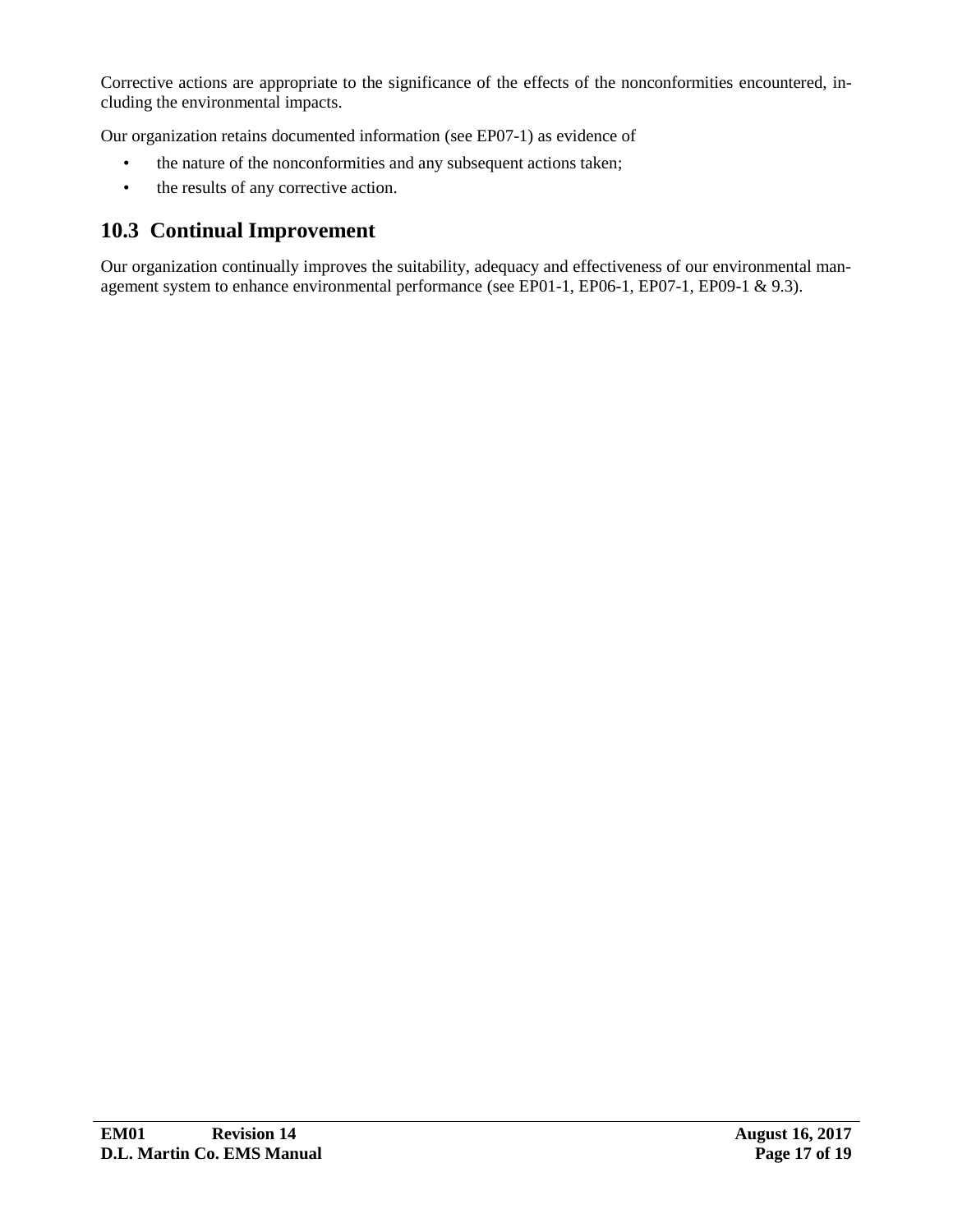#### *Appendix A*

# **Terms & Definitions**

<span id="page-17-0"></span>**Compliance Obligation** - Legal requirements that an organization has to comply with and other requirements that an organization has to or chooses to comply with.

**Context of the Organization** - Combination of internal and external issues that can have an effect on an organization's approach to developing and achieving its environmental objectives.

**Continual Improvement** - Recurring activity related to the use of the environmental management system to enhance environmental performance consistent with an organization's environmental policy.

**Documented Information** - Information (i.e., documents & records) required to be controlled and maintained by an organization and the medium on which it is contained.

**Ecodesign** - Integration of environmental aspects into product design and development with the aim of reducing adverse environmental impacts throughout a product's life cycle.

**Environment** - Surroundings in which an organization operates, including air, water, land, natural resources, flora, fauna, humans and their interrelationships.

**Environmental Aspect** - Element of an organization's activities, products or services that interacts or can interact with the environment.

**Environmental Condition** - State or characteristic of the environment as determined at a certain point in time.

**Environmental Impact** - Change to the environment, whether adverse or beneficial, wholly or partially resulting from an organization's environmental aspects.

**Environmental Management System (EMS)** - Management system used to manage environmental aspects, fulfill compliance obligations, and address risks and opportunities.

**Environmental Objective** - Objective set by an organization consistent with its environmental policy.

**Environmental Performance** - Measurable results (i.e., quantitative or qualitative findings) related to an organization's management of its environmental aspects.

**Environmental Policy** - Intentions and direction of an organization related to environmental performance, as formally expressed by its top management.

**Interested Party** - Person or group that can affect or be affected by an organization's decisions or activities related to environmental performance (e.g., customers, communities, suppliers, regulators & employees).

**Prevention of Pollution** - Use of processes, practices, techniques, materials, products, services or energy to avoid, reduce or control (separately or in combination) the creation, emission or discharge of any type of pollutants or waste, in order to reduce adverse environmental impacts.

**Process** - Set of interrelated or interacting activities which transforms inputs into outputs.

**Risk** - Effect of uncertainty.

**Risks & Opportunities** - Potential adverse effects (threats) and potential beneficial effects (opportunities).

**Significant Environmental Aspect** - Environmental aspect that has or can have one or more significant environmental impacts.